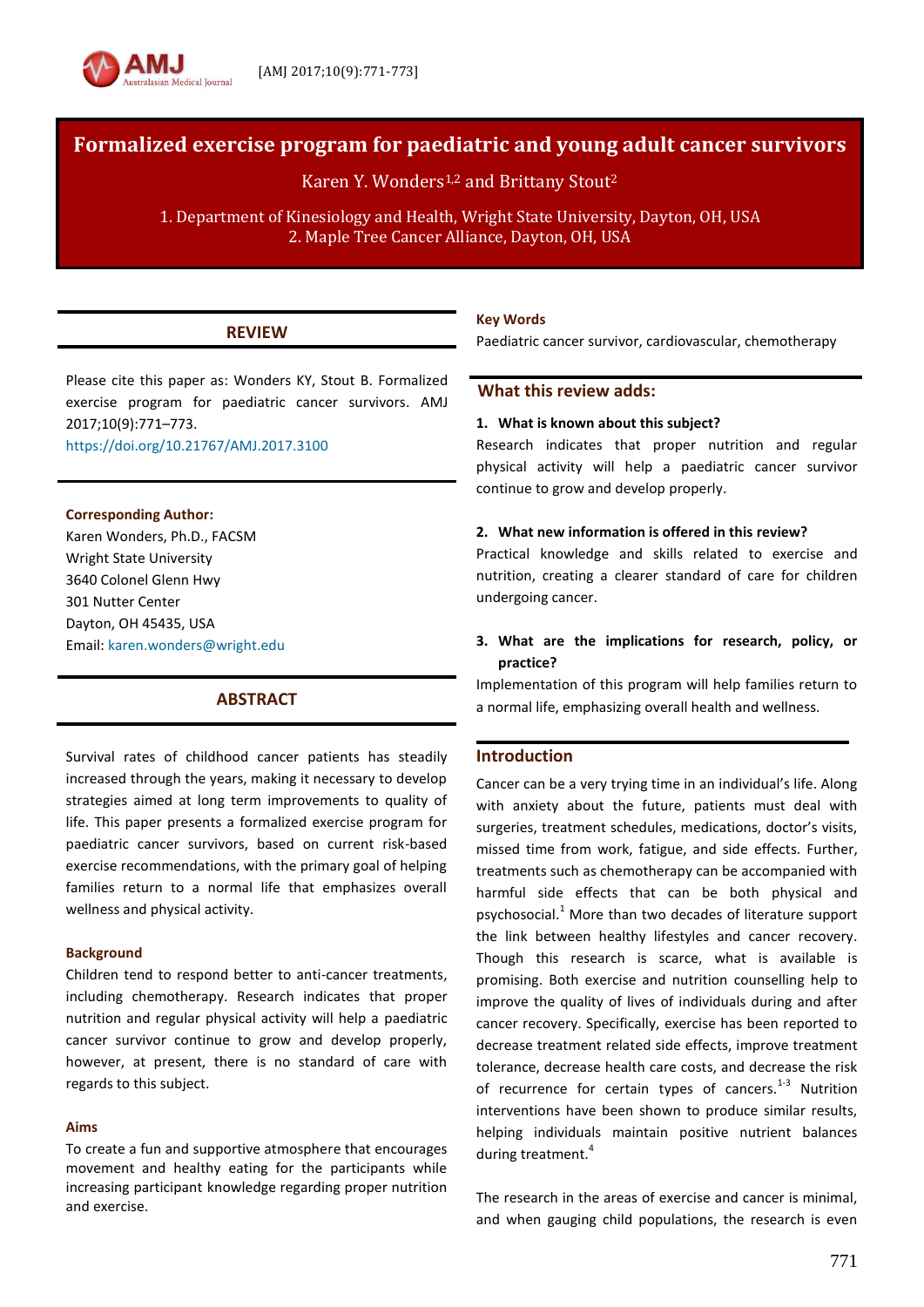

more limited. When a child is diagnosed with cancer, it presents a host of unique challenges. Typically, the type of cancers that develop in children are different than those that develop in adults, in that they are often are the result of a DNA mutation rather than environmental or life style risk factors.<sup>5</sup> Children also tend to respond better to anticancer treatments than adult populations, including chemotherapy. However, long-term side effects are common in children, often requiring follow-up care and lifestyle intervention for the rest of their lives. These longterm co-morbidities include learning difficulties, heart disease, and diabetes.<sup>6-8</sup>

Research indicates that proper nutrition and regular physical activity will help a paediatric cancer survivor continue to grow and develop properly.<sup>9</sup> On a practical level, clinicians are faced with the challenge of making exercise recommendations that can be broadly applied, yet specific enough to be followed accurately. Therefore, parental involvement and education is key. At present, there is no standard of care with regards to this subject. Typically, parents are presented with a thick booklet at the beginning of therapy listing all the potential side and late effects of treatment. However parents report feeling too overwhelmed at diagnosis to even read the booklet. Those who do read the booklet report feeling unequipped to help their children avoid such negative effects.

Therefore, the purpose of this paper is to propose a formalized exercise program for paediatric cancer survivors, based on current risk-based exercise recommendations, with the primary goal of helping families return to a normal life that emphasizes overall wellness and physical activity. When a child is treated for cancer, the entire family is affected. Parents know they should help their child make healthy choices during their recovery, but often do now know how to do so. Yet, not making healthy choices negatively impacts every aspect of the child's life – educationally, physically, emotionally, and socially.

### **Proposed Program**

During this 4-week program, the children are led in structured exercise training. Simultaneously, their caregivers are enrolled in a class where they are taught current exercise guidelines for childhood cancer survivors, become informed about healthy nutrition practices, and have the opportunity to discuss questions with a paediatric oncology consultant. Activities include vegetable gardening, interactive cooking demonstrations, tips on eating healthy on a budget, fitness demonstrations, yoga classes, and more.

Goals: The overall goals/objectives of this program are as follows:

- To educate and empower families to make healthy lifestyle choices.
- To create a fun and supportive atmosphere that encourages movement and healthy eating for the participants.
- To increase participant knowledge regarding proper nutrition and exercise.

Activities: There are two components to this program – exercise and education. Childhood cancer survivors, and siblings, where appropriate, participate in guided exercise that focuses on overall body movement. Cardiovascular, muscular, and flexibility training are incorporated in a supportive group setting, allowing the children to have fun while remaining active. Each class contains an education component that focuses on a different health topic. While the children are in their exercise class, their caregivers have the opportunity to participate in an educational session to learn about the basics of health and nutrition. They are given practical tips to learn how to help their family be the healthiest they can be. Table 1 shows breakdown of the 4 week class and topics.

The program concludes with a family cooking demonstration during week 4, where children and parents together will prepare and cook a healthy meal that will be enjoyed with the group.

### **Conclusions**

Managing impairments and cancer-related symptoms is a lifelong battle for paediatric cancer survivors. At present, few studies have demonstrated the feasibility of exercise interventions on child and adolescent cancer survivors. 8 The proposed program presents an easy-to-implement, formalized exercise program for paediatric cancer survivors. It is expected that proper implementation of this program will help families return to a normal life, emphasizing overall health and wellness while increasing physical activity levels in a fun way. More randomized, controlled trials implementing this program will allow the program to become more developed to meet the needs of these child and young adult cancer survivors. Further, continued implementation and testing of the program will increase the program's validity and reliability.

#### **References**

1. Knols R, Aaronson NK, Uebelhart D. Physical exercise in cancer patients during and after medical treatment: A systematic review of randomized and controlled clinical